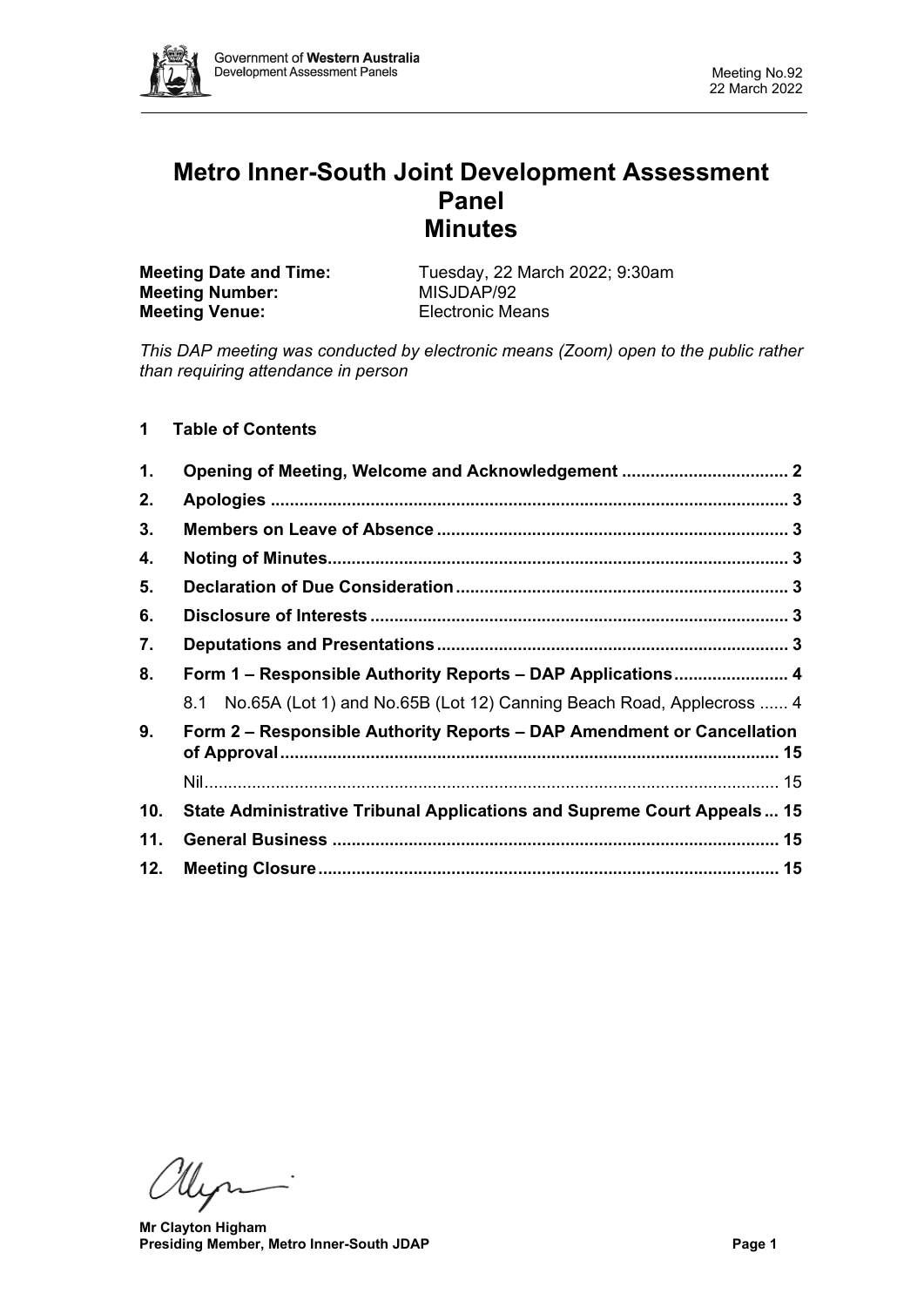

# **Attendance**

# **DAP Members**

Mr Clayton Higham (Presiding Member) Ms Rachel Chapman (Deputy Presiding Member) Mr Peter Lee (Third Specialist Member) Cr Nicholas Pazolli (Local Government Member, City of Melville) Cr Matthew Woodall (Local Government Member, City of Melville)

# **Officers in attendance**

Mr Michael Flanagan (City of Melville) Mr Peter Prendergast (City of Melville) Mr Mark Scarfone (City of Melville)

### **Minute Secretary**

Mr Christopher Dodson (DAP Secretariat) Ms Zoe Hendry (DAP Secretariat)

### **Applicants and Submitters**

Mr Matthew Pudovksis (Francis Burt Chamber) Mr Chris McMahon (Carrier and Postmus Architects) Mr Justin Carrier (Carrier and Postmus Architects) Mr Tom Hockley (Allerding and Associates)

#### **Members of the Public / Media**

<span id="page-1-0"></span>There were 8 members of the public in attendance.

# **1. Opening of Meeting, Welcome and Acknowledgement**

The Presiding Member declared the meeting open at 9:31am on 22 March 2022 and acknowledged the traditional owners and paid respect to Elders past and present of the land on which the meeting was being held.

# **1.1 Announcements by Presiding Member**

The Presiding Member advised that in accordance with Section 5.16 of the DAP Standing Orders 2020 which states *'A person must not use any electronic, visual or audio recording device or instrument to record the proceedings of the DAP meeting unless the Presiding Member has given permission to do so.',* the meeting would not be recorded.

In response to the COVID-19 situation, this meeting was convened via electronic means (Zoom). Members were reminded to announce their name and title prior to speaking.

llen

**Mr Clayton Higham Presiding Member, Metro Inner-South JDAP Page 2 Page 2**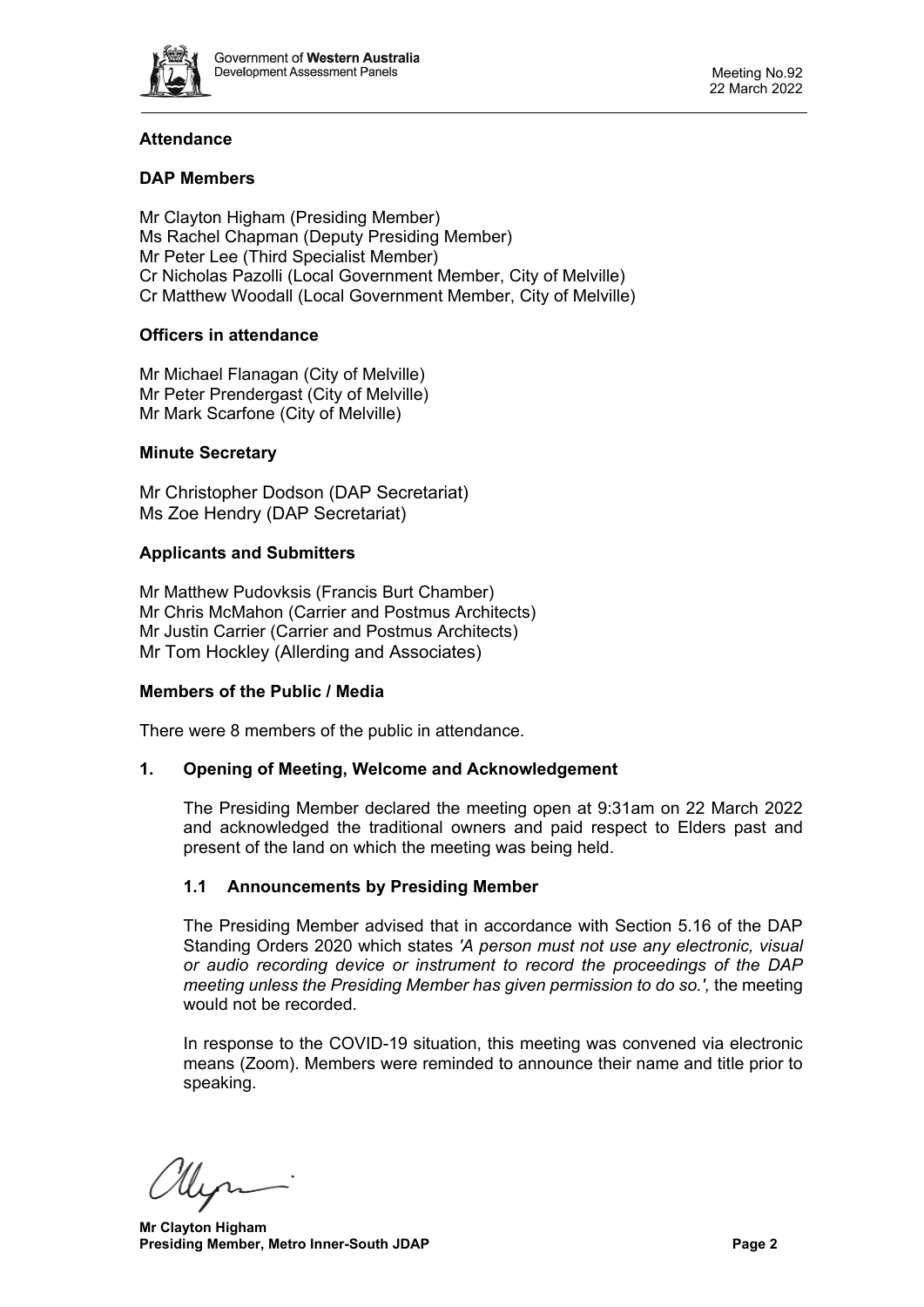

# <span id="page-2-0"></span>**2. Apologies**

Nil.

# <span id="page-2-1"></span>**3. Members on Leave of Absence**

Nil.

# <span id="page-2-2"></span>**4. Noting of Minutes**

DAP members noted that signed minutes of previous meetings are available on the [DAP website.](https://www.dplh.wa.gov.au/about/development-assessment-panels/daps-agendas-and-minutes)

# <span id="page-2-3"></span>**5. Declaration of Due Consideration**

The Presiding Member noted that an addendum to the agenda was published to include details of a DAP direction for further information and responsible authority response in relation to Item 8.1, received on 21 March 2022.

All members declared that they had duly considered the documents.

# <span id="page-2-4"></span>**6. Disclosure of Interests**

DAP Member, Ms Rachel Chapman, declared an Impartiality Interest in Item 8.1. Ms Chapman is a Director and Shareholder of Taylor Burrell Barnett (TBB). In February 2020, TBB were commissioned by The City of Melville to prepare a local planning policy relating to bonus building height in the Canning Bridge Activity Centre Plan area. The contract was completed in August 2020 with the preparation of a draft policy which was not adopted by the City. TBB has not been commissioned for any further work for the City of Melville in relation to this matter or any other matter.

In accordance with section 6.2 and 6.3 of the DAP Standing Orders 2020, the Presiding Member determined that the member listed above, who had disclosed an Impartiality Interest, was permitted to participate in the discussion and voting on the item.

# <span id="page-2-5"></span>**7. Deputations and Presentations**

- **7.1** Mr Matthew Pudovksis (Francis Burt Chambers) addressed the DAP against the recommendation for the application at Item 8.1 and responded to questions from the panel.
- **7.2** Mr Chris McMahon & Mr Justin Carrier (Carrier and Postmus Architects) addressed the DAP in support of the recommendation for the application at Item 8.1 and responded to questions from the panel.
- **7.3** Mr Tom Hockley (Allerding and Associates) addressed the DAP in support of the recommendation for the application at Item 8.1 and responded to questions from the panel.

**Mr Clayton Higham Presiding Member, Metro Inner-South JDAP Page 3 Page 3**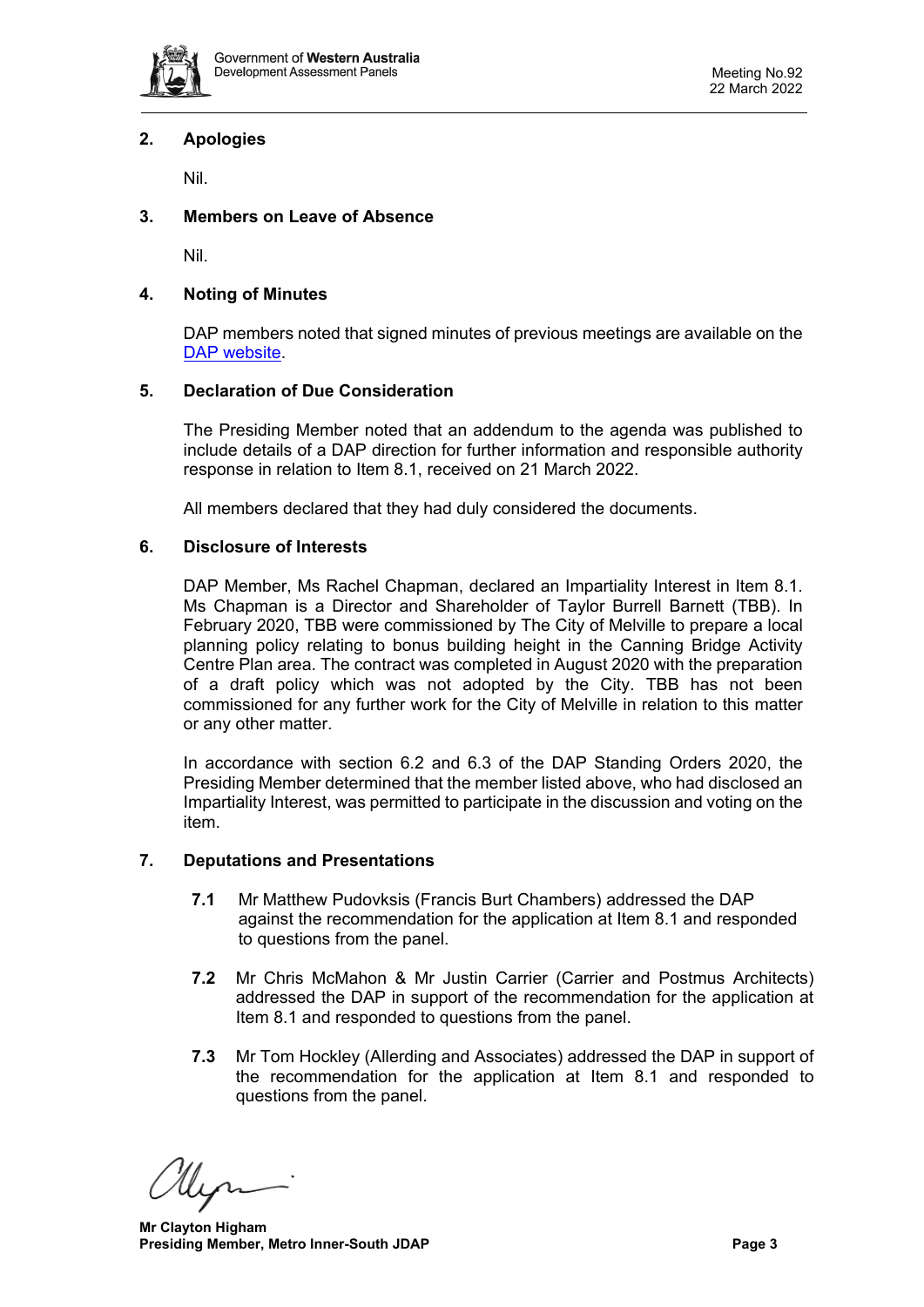

**7.3** The City of Melville addressed the DAP in relation to the application at Item 8.1 and responded to questions from the panel.

# **PROCEDURAL MOTION**

**Moved by:** Cr Matthew Woodall **Seconded by:** Cr Nicholas Pazolli

That the Metro Inner-South JDAP receive legal advice from representatives of the Department of Planning, Lands and Heritage and that such advice is received behind closed doors, in accordance with section 5.10.2g of the DAP Standing Orders 2020.

*The meeting was adjourned at 10.42am. The meeting was reconvened at 11:13am.*

#### **The Procedural Motion was put and CARRIED UNANIMOUSLY.**

<span id="page-3-0"></span>**REASON:** For the DAP members to receive legal advice behind closed doors**.**

#### **8. Form 1 – Responsible Authority Reports – DAP Applications**

#### <span id="page-3-1"></span>**8.1 No.65A (Lot 1) and No.65B (Lot 12) Canning Beach Road, Applecross**

| Development Description:      | Proposed 7 Storey Mixed use Development |
|-------------------------------|-----------------------------------------|
| Applicant:                    | Allerding & Associates                  |
| Owner:                        | GPG No.6 Pty Ltd                        |
| <b>Responsible Authority:</b> | City of Melville                        |
| DAP File No:                  | DAP/21/02121                            |

#### **REPORT RECOMMENDATION**

**Moved by:** Ms Rachel Chapman **Seconded by:** Mr Peter Lee

That the Metro Inner South JDAP resolves to:

1. **Approve** DAP Application reference DAP/21/02121 and accompanying plans (SK06 Site Plan with Survey, SK01 Basement Plan , SK01 Ground Floor Plan, SK01 First Floor Plan, SK01 Second Floor Plan, SK01 Third to Fifth Floor Plan, SK01 Sixth Floor Plan, SK01 Roof Plan, ground Floor – Wastes & Waters Plan) in accordance with Clause 68 of Schedule 2 (Deemed Provisions) of the *Planning and Development (Local Planning Schemes) Regulations 2015*, and the City of Melville Local Planning Scheme No. 6, subject to the following conditions:

#### **Conditions**

1. Pursuant to clause 26 of the Metropolitan Region Scheme, this approval is deemed to be an approval under clause 24(1) of the Metropolitan Region Scheme.

Hen

**Mr Clayton Higham Presiding Member, Metro Inner-South JDAP Page 4 Page 4**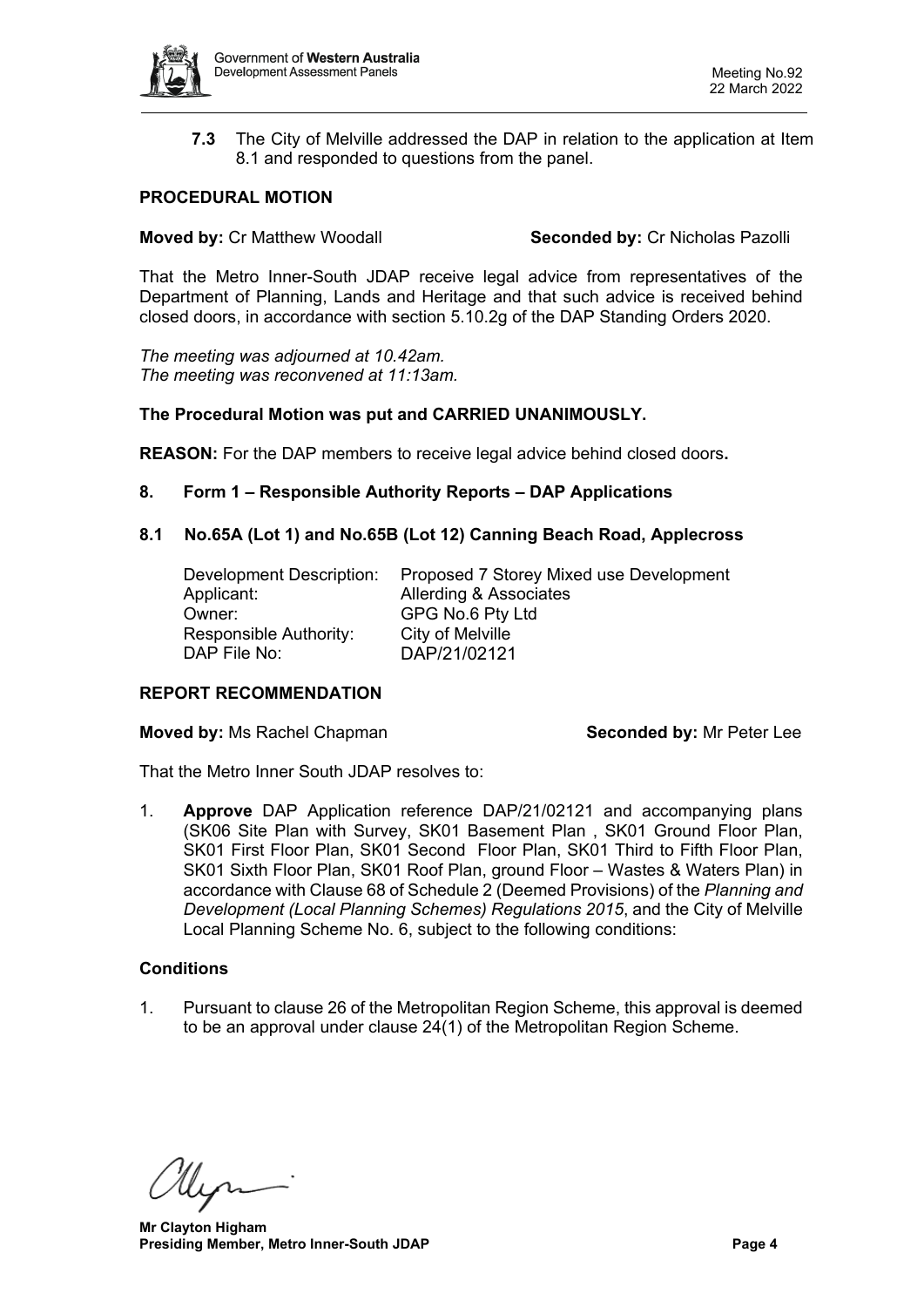

- 2. This decision constitutes planning approval only and is valid for a period of 4 years from the date of approval. If the subject development is not substantially commenced within the specified period, the approval shall lapse and be of no further effect.
- 3. The development the subject of this approval must comply with the approved plans at all times unless otherwise approved in writing by the City of Melville or the Joint Development Assessment Panel.
- 4. Prior to the initial occupation of the development, all unused crossover(s) shall be removed and the kerbing and road verge reinstated at the owners cost to the satisfaction of the City.
- 5. Prior to commencement of construction a crossover application shall be submitted to and approved in writing by the City's Technical Services department. The crossover shall be designed to be;
	- a) a maximum width City's Crossover Guidelines, Standards and Specifications;
	- b) located a minimum of 2m away from the outside of the trunk of any street tree; and
	- c) a minimum of 1m from any existing street infrastructure.

The approved crossover is to be constructed prior to the initial occupation of the development to the satisfaction of the City.

- 6. Any roof mounted or freestanding plant or equipment shall be located and/or screened so as not to be visible from the surrounding street(s) or other buildings to the satisfaction of the City.
- 7. Prior to the commencement of works, details of the exterior colours, materials and finishes are to be submitted and approved in writing, by the City. The development shall thereafter be constructed in accordance with those approved details.
- 8. Prior to commencement of development, a detailed landscaping and reticulation plan for the subject site and/or the road verge(s) adjacent to the site shall be submitted to and approved in writing by the City on the advice of the Department of Biodiversity, Conservation and Attractions. The landscaping plan is to include proposed details of (but is not limited to):
	- (a) The location, number and type of proposed trees and shrubs including planter size and planting density;
	- (b) Any lawns to be established;
	- (c) Any existing vegetation and/or landscaped areas to be retained; and
	- (d) Any verge treatments

The approved landscaping and reticulation plan shall be fully implemented within the first available planting season after the initial occupation of the development and maintained thereafter, to the satisfaction of the City.

**Mr Clayton Higham Presiding Member, Metro Inner-South JDAP Page 5 Page 5**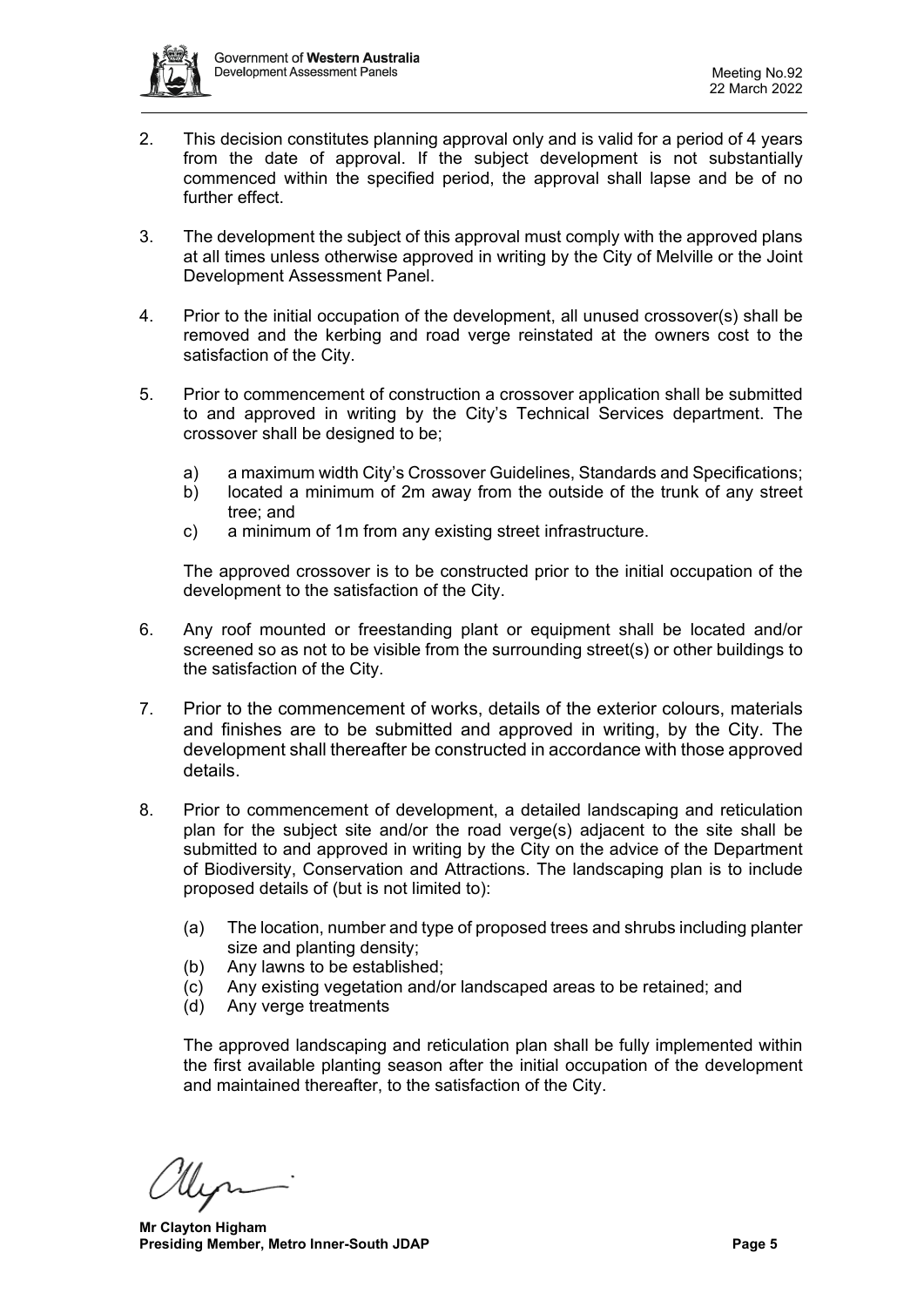

- 9. The development is to be constructed and operated in accordance with the Waste Management Plan dated March 2021 and Local Planning Policy *LPP1.3 Waste and Recyclables Collection for Multiple Dwellings, Mixed Use Developments and Non-Residential Developments*, to the satisfaction of the City.
- 10. Prior to the initial occupation of the development, all vehicle and bicycle parking bays, manoeuvring areas and points of ingress and egress shall be provided in accordance with the approved plans and AS/NZS 2890.1:2004, to the satisfaction of the City and shall be retained for the life of the development.
- 11. Within 12 months of occupation evidence shall be provided from a suitably qualified consultant, confirming that the building has been constructed in accordance with the Sustainable Design Strategy prepared by CADDS Group.
- 12. Prior to the commencement of development and in accordance with Local Planning Policy *LPP1.4 Provision of Art in Development Proposals* and Element 17 of the Canning Bridge Activity Centre Plan, a public art proposal shall be submitted to and approved in writing by the City in consultation with the City's Public Art Panel. Once approved, the public art shall be installed prior to the initial occupation of the development and thereafter be maintained for the life of the development to the satisfaction of the City. Alternatively, the public art contribution may be satisfied by a cash-in-lieu payment at the same rate, made prior to the commencement of works.
- 13. No less than 30 days prior to the commencement of development, a Construction Management Plan shall be submitted for the written approval of the City. The Construction Management Plan shall detail how the construction of the development will be managed, and shall include, but not be limited to, the following:
	- public safety and site security;
	- hours of operation;
	- noise and vibration controls:
	- air and dust management;
	- stormwater, groundwater and sediment control;
	- waste and material disposal;
	- Traffic Management Plans prepared by an accredited personnel for the various phases of the construction, including any proposed road closures;
	- the parking arrangements for employees, contractors and sub-contractors;
	- on-site delivery times and access arrangements;
	- the storage of materials and equipment on site (no storage of materials on the verge will be permitted without an approval); and
	- any other matters likely to impact upon the surrounding properties or road reserve;
	- The provision of a 24-hour contact number for residents and also a log of complaints to be maintained by the developer for inspection by the City as requested.

**Mr Clayton Higham Presiding Member, Metro Inner-South JDAP Page 6 Page 6**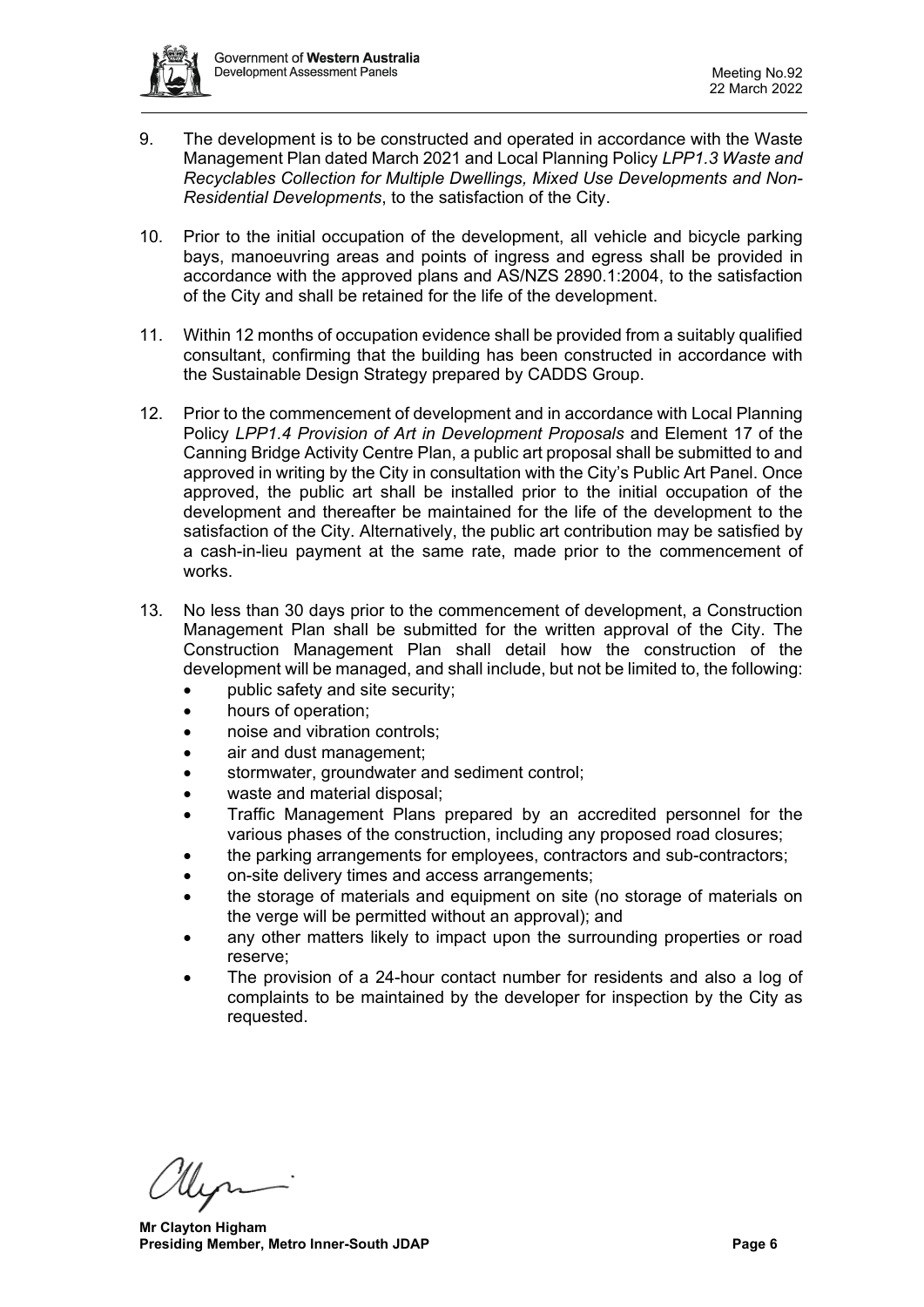

Once approved, the development is to be constructed in accordance with the Construction Management Plan to the satisfaction of the City. The CMP will be considered by the City on advice from the Department of Biodiversity, Conservation and Attractions. Once approved, the development is to be constructed in accordance with the Construction Management Plan to the satisfaction of the City.

- 14. Lighting is to be provided to all car parking areas and the exterior entrances to all buildings in accordance with Australian Standard AS 1158.3.1 (Cat. P). All external lighting shall be provided such that the light source does not compromise safety and/or amenity.
- 15. Prior to the commencement of works, an Acoustic report shall be submitted to demonstrate that all mechanical services associated with the development are capable of complying with the 'Assigned Noise Levels' contained in the Environmental Protection (Noise) Regulations 1997 when the noise is received at any neighbouring residential premises to the satisfaction of the Manager Statutory Planning. Once approved, the development shall operate in accordance with the recommendations set out in the report to the satisfaction of the City.
- 16. At least thirty (30) days prior to the commencement of works, the applicant shall submit and have approved a Stormwater Management Plan setting how stormwater will be effectively managed during and post-construction to the satisfaction of the City on the advice of the Department of Biodiversity, Conservation and Attractions.
- 17. At least thirty (30) days prior to the commencement of works, the applicant shall prepare and have approved, a groundwater management plan showing how groundwater will be managed post-development to the satisfaction of the City of Melville on the advice of the Department of Biodiversity, Conservation and Attractions (Refer groundwater Advice Note). Prior to initial occupation of the development a Certificate of Compliance certifying that the development has been constructed in accordance with the approved plan is to be submitted to the City.
- 18. No dewatering tailwater is to be discharged directly or indirectly (e.g. via the stormwater system) into the river unless the tailwater meets water quality discharge criteria approved via a dewatering management plan endorsed by the City of Melville and the Department of Biodiversity, Conservation and Attractions. (Refer dewatering Advice Note).

# **Advice Notes**

1. The City is responsible for the allocation of street numbers in accordance with AS/NZS 4819:2011, Geographic Information – Rural and Urban Addressing. It is recommended that the Applicant contact the City prior to the completion of construction at which point the City will allocate new street addresses to the dwellings. The City will also notify Landgate, Australia Post, Alinta Gas, Western Power and the Water Corporation of the new address details.

**Mr Clayton Higham Presiding Member, Metro Inner-South JDAP Page 7 Page 7**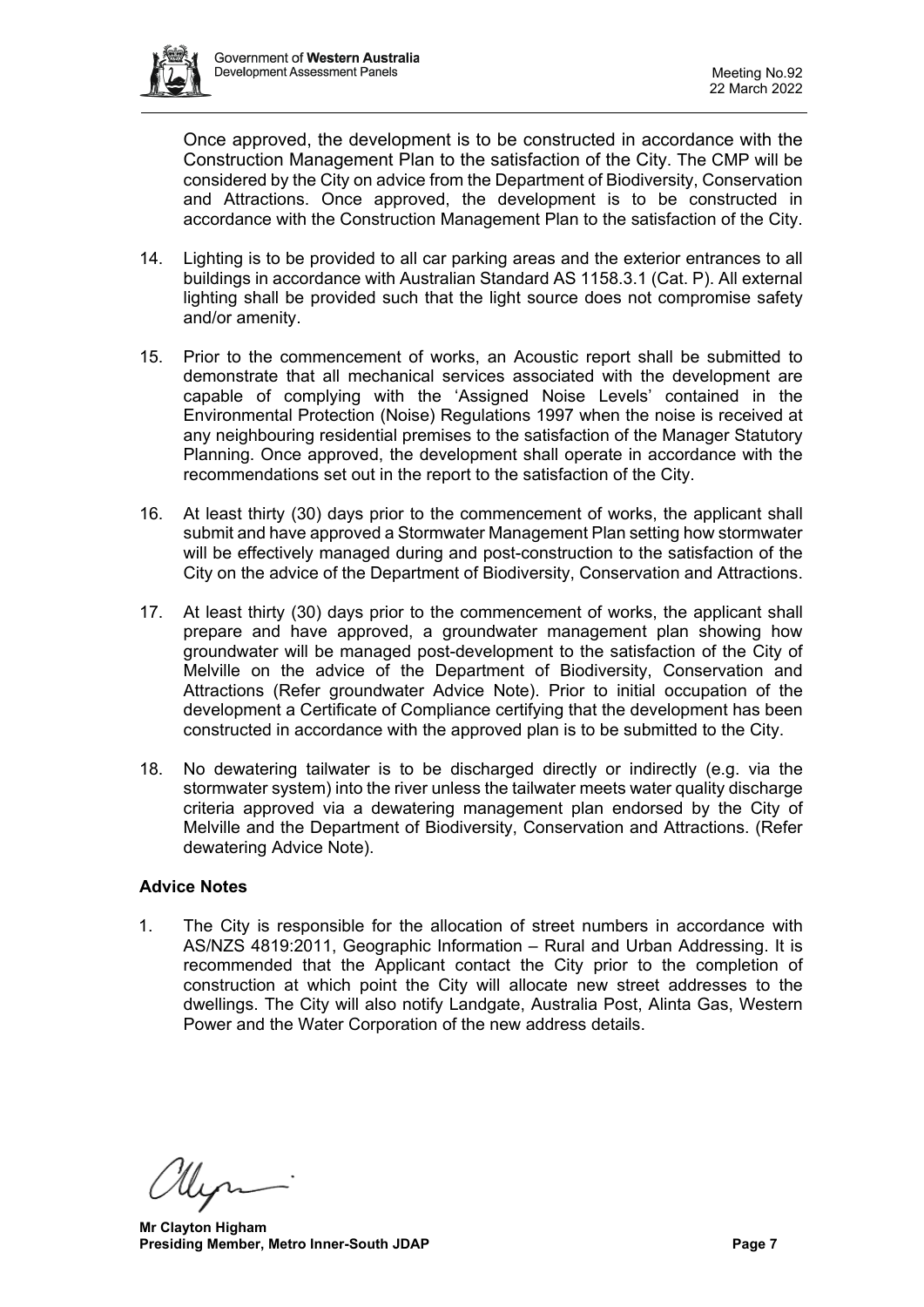

- 2. This development constitutes a "Food Business" as per Section 107 of the *Food Act 2008* and therefore is to comply with the provisions of the *Food Regulations 2009* and the Food Safety Standards. For further information please contact the City's Health Services.
- 3. Prior to the commencement of the Food Business an *Application to Register/Notification of a Food Business* is to be submitted with plans and specifications of the "Food Business" including details of all fixtures, fittings, appliances and finishes must be submitted to the City of Melville Health Section for approval. The provisions contained in Australian Standard 4674 - Design, Construction and Fitout of Food Premises may be used to determine whether the construction complies with the requirements of Standard 3.2.3 of the Food Safety Standards – "Food Premises and Equipment**".**
- 4. The applicant shall take appropriate measures to ensure that no woody debris, construction material, sediment, or rubbish enters the Parks and Recreation reserve, stormwater system, or river as a result of the works.
- 5. With regard to the dewatering condition, the applicant is advised that the dewatering management plan is to be endorsed by the Local Government and shall be prepared in accordance with Department of Biodiversity, Conservation and Attractions Policy 50 - Planning for dewatering in the Swan Canning Development Control Area, and include:
	- a. The location, extent and quality of groundwater at the site;
	- b. Proposed treatment and disposal methods of the tailwater discharge;
	- c. Dewatering commencement date, duration, frequency, flow rates and volumes; and
	- d. Details of the proposed engineering construction methods which will be used to reduce the volumes of dewatering tailwater, and reduce the groundwater drawdown impact zone radius.
- 6. With regard to the stormwater and groundwater management plan conditions, the following requirements from the City of Melville and the DBCA shall be taken into account:
	- a. Prior to the lodgement of a building permit, a detailed stormwater design shall be undertaken by an accredited and registered Civil Engineer in accordance with the design criteria in below and submitted to the City for formal review and approval;
	- b. All stormwater generated on site is to be retained on site in accordance with a plan approved in writing by the City. Prior to the commencement of development, a stormwater design plan is to be submitted (an ARI of 1 in 100 year for a 24 hour storm duration is recommended) for the approval of the City.

**Mr Clayton Higham Presiding Member, Metro Inner-South JDAP Page 8**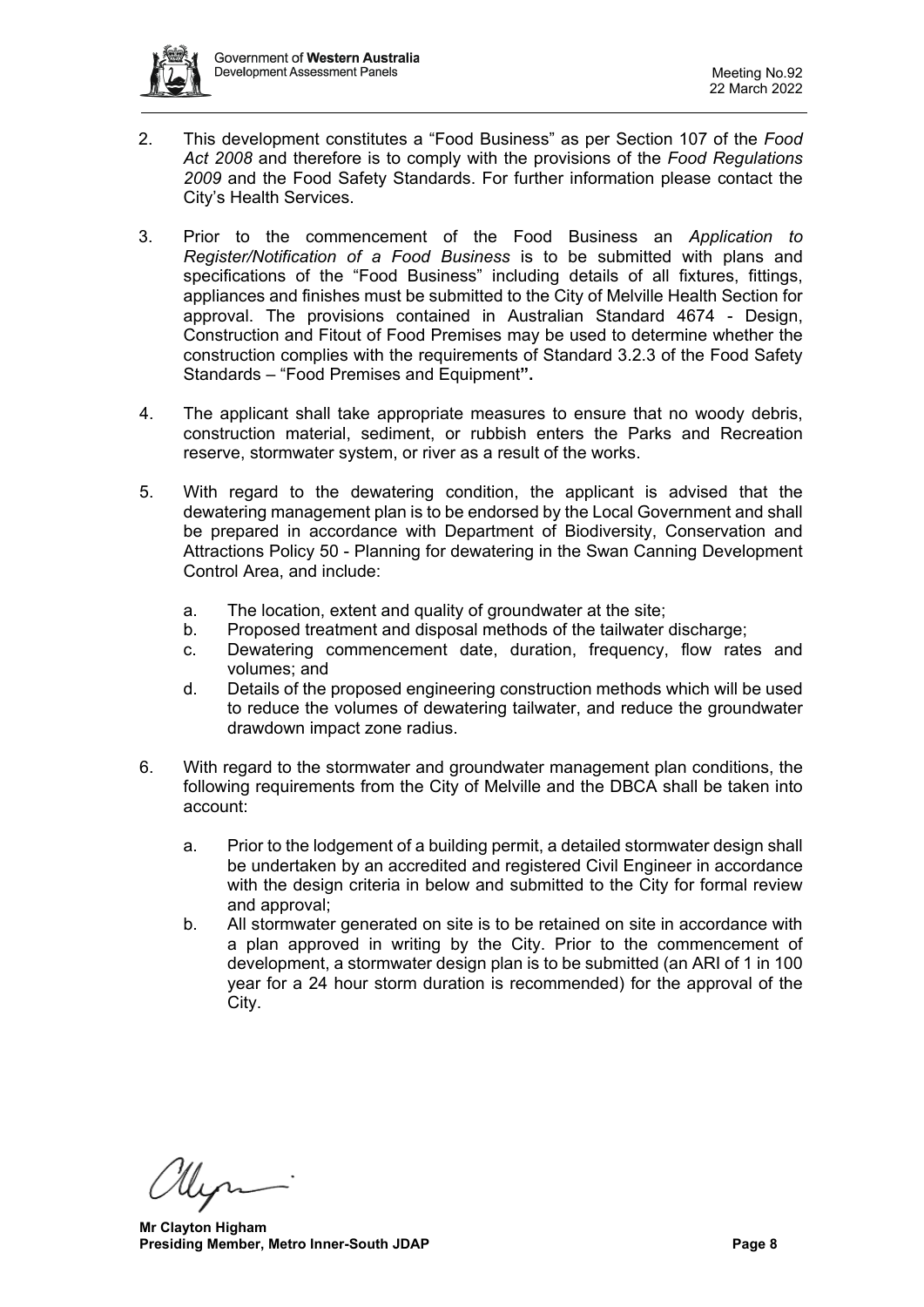

- c. The applicant is advised the stormwater management system shall be designed to prevent mobilisation of sediment, nutrients and contaminants from the site to the river. Stormwater from the proposed development should be managed in accordance with Department of Biodiversity, Conservation and Attractions Policy 49 - Planning for storm water management affecting the Swan Canning Development Control Area, the Department of Water and Environmental Regulation's Storm water Management Manual for Western Australia and Decision Process for Storm water Management in WA, and water sensitive urban design principles.
- d. The applicant is advised that the Department of Biodiversity, Conservation and Attractions is unlikely to support the connection of subsoil drains, if required, to the local stormwater system and the river without treatment onsite prior to discharge.
- e. The applicant is advised to consider the incorporation of deep soil zones within the site to locate mature vegetation and assist with stormwater management as referred to in the Western Australian Planning Commission's draft Apartment Design Guidelines.

### **AMENDING MOTION 1**

#### **Moved by:** Cr Nicholas Pazolli **Seconded by:** Cr Matthew Woodall

That Condition No.13 have a new bullet point added to read as follows:

• *The Construction Management Plan be made publicly available.*

### **The Amending Motion was put and CARRIED UNANIMOUSLY.**

**REASON: In recent JDAP RAR recommendations officers have included the in the CMP condition that the CMP be made publicly available and the Melville Council is in the process of considering a draft Local Planning Policy on Construction Management Plans which will require that CMP documents are publicly available on request.**

### **AMENDING MOTION 2**

**Moved by:** Mr Clayton Higham **Seconded by:** Ms Rachel Chapman

That Condition No.5 a) be amended to read as follows:

*Prior to commencement of construction a crossover application shall be submitted to and approved in writing by the City's Technical Services department. The crossover shall be designed to be;*

*a) a maximum width of 3.5m in accordance with the City's Crossover Guidelines, Standards and Specifications;* 

**The Amending Motion was put and CARRIED UNANIMOUSLY.**

**REASON: The amendment provides a specific dimension which ensures greater certainty in the requirements of the condition.**

Myr

**Mr Clayton Higham Presiding Member, Metro Inner-South JDAP Page 9 Page 9**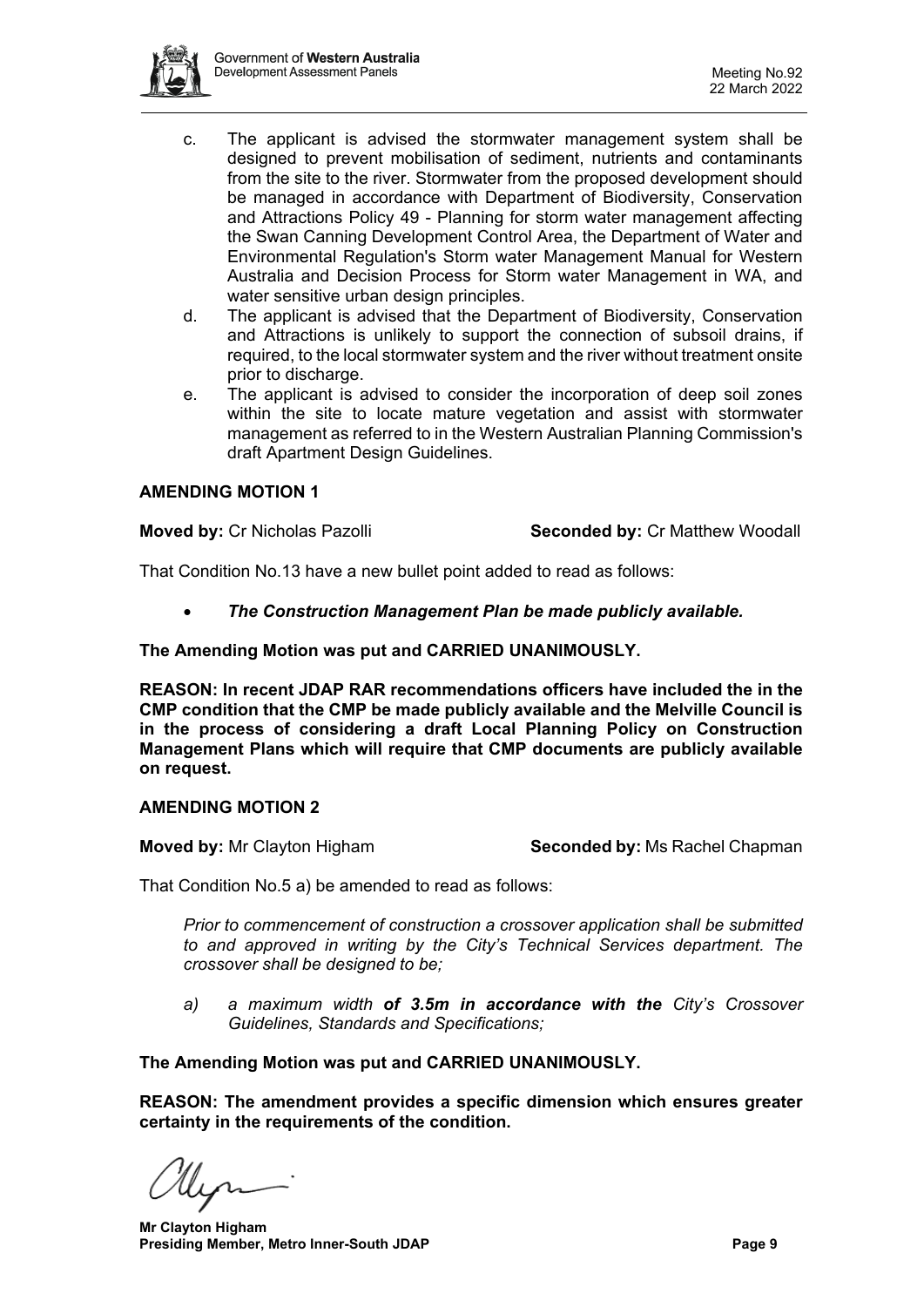

# **REPORT RECOMMENDATION (AS AMENDED)**

That the Metro Inner South JDAP resolves to:

1. **Approve** DAP Application reference DAP/21/02121 and accompanying plans (SK06 Site Plan with Survey, SK01 Basement Plan , SK01 Ground Floor Plan, SK01 First Floor Plan, SK01 Second Floor Plan, SK01 Third to Fifth Floor Plan, SK01 Sixth Floor Plan, SK01 Roof Plan, ground Floor – Wastes & Waters Plan) in accordance with Clause 68 of Schedule 2 (Deemed Provisions) of the *Planning and Development (Local Planning Schemes) Regulations 2015*, and the City of Melville Local Planning Scheme No. 6, subject to the following conditions:

### **Conditions**

- 1. Pursuant to clause 26 of the Metropolitan Region Scheme, this approval is deemed to be an approval under clause 24(1) of the Metropolitan Region Scheme.
- 2. This decision constitutes planning approval only and is valid for a period of 4 years from the date of approval. If the subject development is not substantially commenced within the specified period, the approval shall lapse and be of no further effect.
- 3. The development the subject of this approval must comply with the approved plans at all times unless otherwise approved in writing by the City of Melville or the Joint Development Assessment Panel.
- 4. Prior to the initial occupation of the development, all unused crossover(s) shall be removed and the kerbing and road verge reinstated at the owners cost to the satisfaction of the City.
- 5. Prior to commencement of construction a crossover application shall be submitted to and approved in writing by the City's Technical Services department. The crossover shall be designed to be;
	- a) a maximum width of 3.5m in accordance with the City's Crossover Guidelines, Standards and Specifications;
	- b) located a minimum of 2m away from the outside of the trunk of any street tree; and
	- c) a minimum of 1m from any existing street infrastructure.

The approved crossover is to be constructed prior to the initial occupation of the development to the satisfaction of the City.

- 6. Any roof mounted or freestanding plant or equipment shall be located and/or screened so as not to be visible from the surrounding street(s) or other buildings to the satisfaction of the City.
- 7. Prior to the commencement of works, details of the exterior colours, materials and finishes are to be submitted and approved in writing, by the City. The development shall thereafter be constructed in accordance with those approved details.

**Mr Clayton Higham Presiding Member, Metro Inner-South JDAP Page 10 Page 10**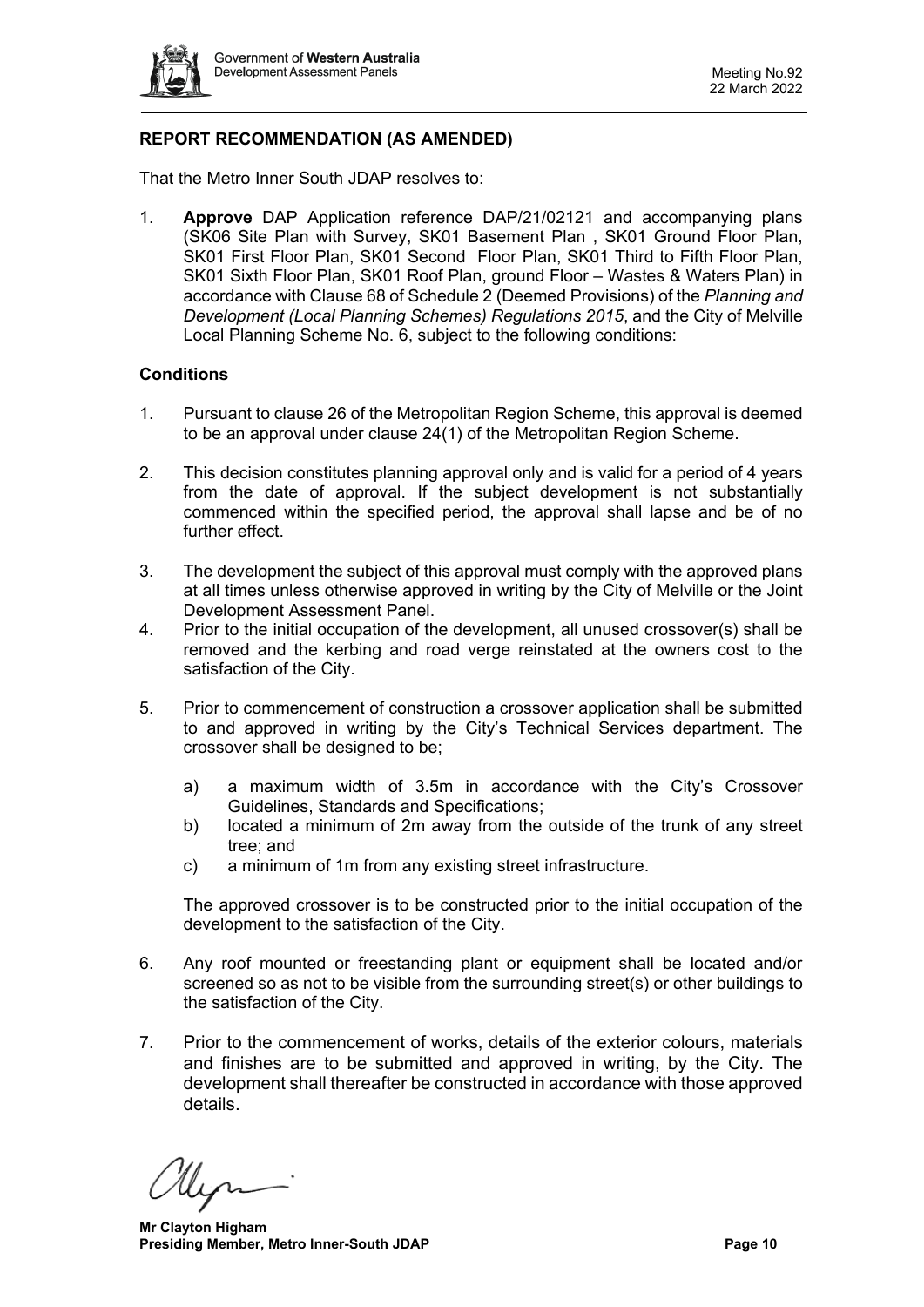

- 8. Prior to commencement of development, a detailed landscaping and reticulation plan for the subject site and/or the road verge(s) adjacent to the site shall be submitted to and approved in writing by the City on the advice of the Department of Biodiversity, Conservation and Attractions. The landscaping plan is to include proposed details of (but is not limited to):
	- (a) The location, number and type of proposed trees and shrubs including planter size and planting density;
	- (b) Any lawns to be established;
	- (c) Any existing vegetation and/or landscaped areas to be retained; and
	- (d) Any verge treatments

The approved landscaping and reticulation plan shall be fully implemented within the first available planting season after the initial occupation of the development and maintained thereafter, to the satisfaction of the City.

- 9. The development is to be constructed and operated in accordance with the Waste Management Plan dated March 2021 and Local Planning Policy *LPP1.3 Waste and Recyclables Collection for Multiple Dwellings, Mixed Use Developments and Non-Residential Developments*, to the satisfaction of the City.
- 10. Prior to the initial occupation of the development, all vehicle and bicycle parking bays, manoeuvring areas and points of ingress and egress shall be provided in accordance with the approved plans and AS/NZS 2890.1:2004, to the satisfaction of the City and shall be retained for the life of the development.
- 11. Within 12 months of occupation evidence shall be provided from a suitably qualified consultant, confirming that the building has been constructed in accordance with the Sustainable Design Strategy prepared by CADDS Group.
- 12. Prior to the commencement of development and in accordance with Local Planning Policy *LPP1.4 Provision of Art in Development Proposals* and Element 17 of the Canning Bridge Activity Centre Plan, a public art proposal shall be submitted to and approved in writing by the City in consultation with the City's Public Art Panel. Once approved, the public art shall be installed prior to the initial occupation of the development and thereafter be maintained for the life of the development to the satisfaction of the City. Alternatively, the public art contribution may be satisfied by a cash-in-lieu payment at the same rate, made prior to the commencement of works.

**Mr Clayton Higham Presiding Member, Metro Inner-South JDAP Page 11 Page 11**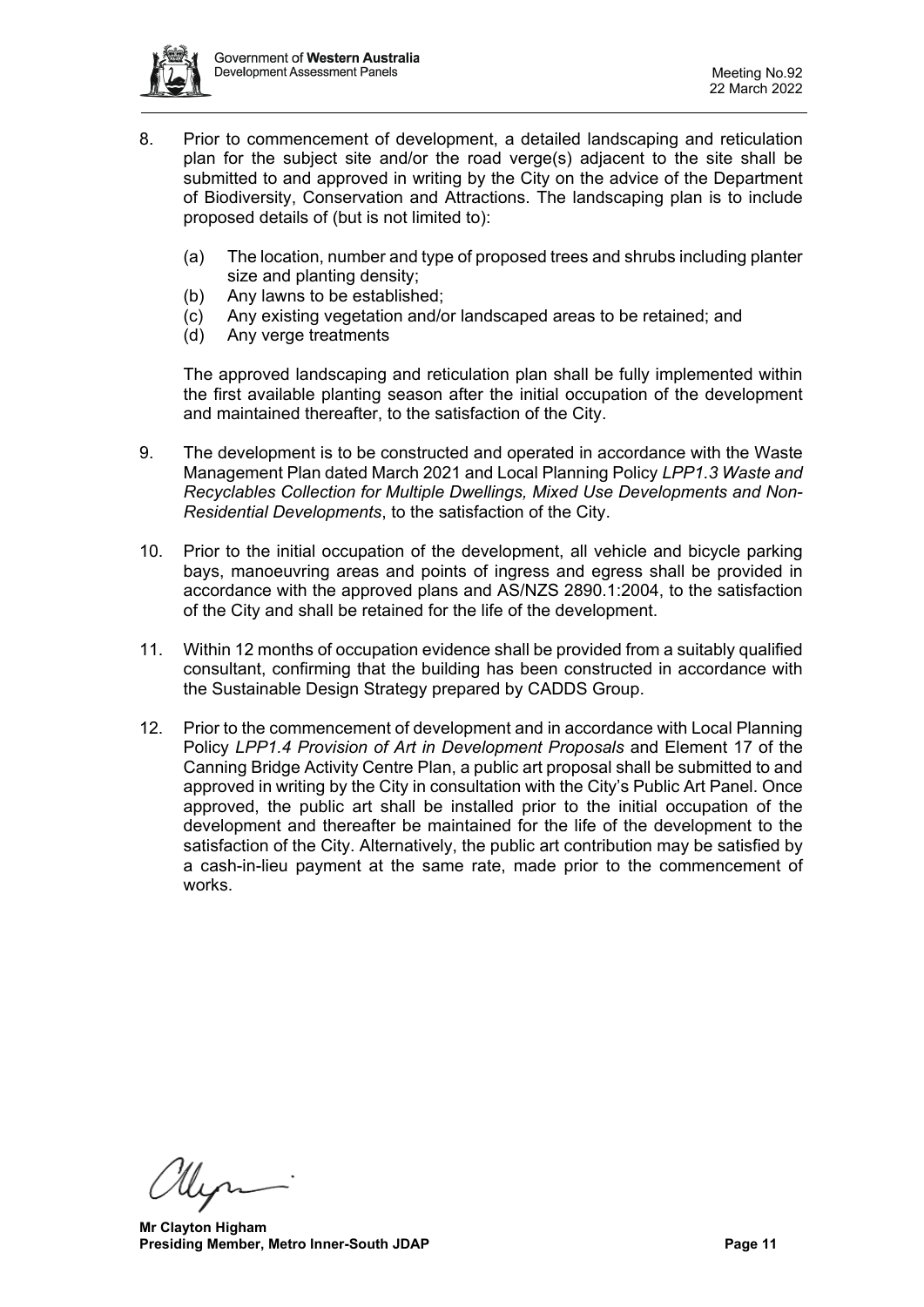

- 13. No less than 30 days prior to the commencement of development, a Construction Management Plan shall be submitted for the written approval of the City. The Construction Management Plan shall detail how the construction of the development will be managed, and shall include, but not be limited to, the following:
	- public safety and site security;
	- hours of operation;
	- noise and vibration controls;
	- air and dust management;
	- stormwater, groundwater and sediment control;
	- waste and material disposal;
	- Traffic Management Plans prepared by an accredited personnel for the various phases of the construction, including any proposed road closures;
	- the parking arrangements for employees, contractors and sub-contractors;
	- on-site delivery times and access arrangements;
	- the storage of materials and equipment on site (no storage of materials on the verge will be permitted without an approval); and
	- any other matters likely to impact upon the surrounding properties or road reserve;
	- The provision of a 24-hour contact number for residents and also a log of complaints to be maintained by the developer for inspection by the City as requested.
	- The Construction Management Plan be made publicly available.

Once approved, the development is to be constructed in accordance with the Construction Management Plan to the satisfaction of the City. The CMP will be considered by the City on advice from the Department of Biodiversity, Conservation and Attractions. Once approved, the development is to be constructed in accordance with the Construction Management Plan to the satisfaction of the City.

- 14. Lighting is to be provided to all car parking areas and the exterior entrances to all buildings in accordance with Australian Standard AS 1158.3.1 (Cat. P). All external lighting shall be provided such that the light source does not compromise safety and/or amenity.
- 15. Prior to the commencement of works, an Acoustic report shall be submitted to demonstrate that all mechanical services associated with the development are capable of complying with the 'Assigned Noise Levels' contained in the Environmental Protection (Noise) Regulations 1997 when the noise is received at any neighbouring residential premises to the satisfaction of the Manager Statutory Planning. Once approved, the development shall operate in accordance with the recommendations set out in the report to the satisfaction of the City.
- 16. At least thirty (30) days prior to the commencement of works, the applicant shall submit and have approved a Stormwater Management Plan setting how stormwater will be effectively managed during and post-construction to the satisfaction of the City on the advice of the Department of Biodiversity, Conservation and Attractions.

**Mr Clayton Higham Presiding Member, Metro Inner-South JDAP Page 12 Page 12**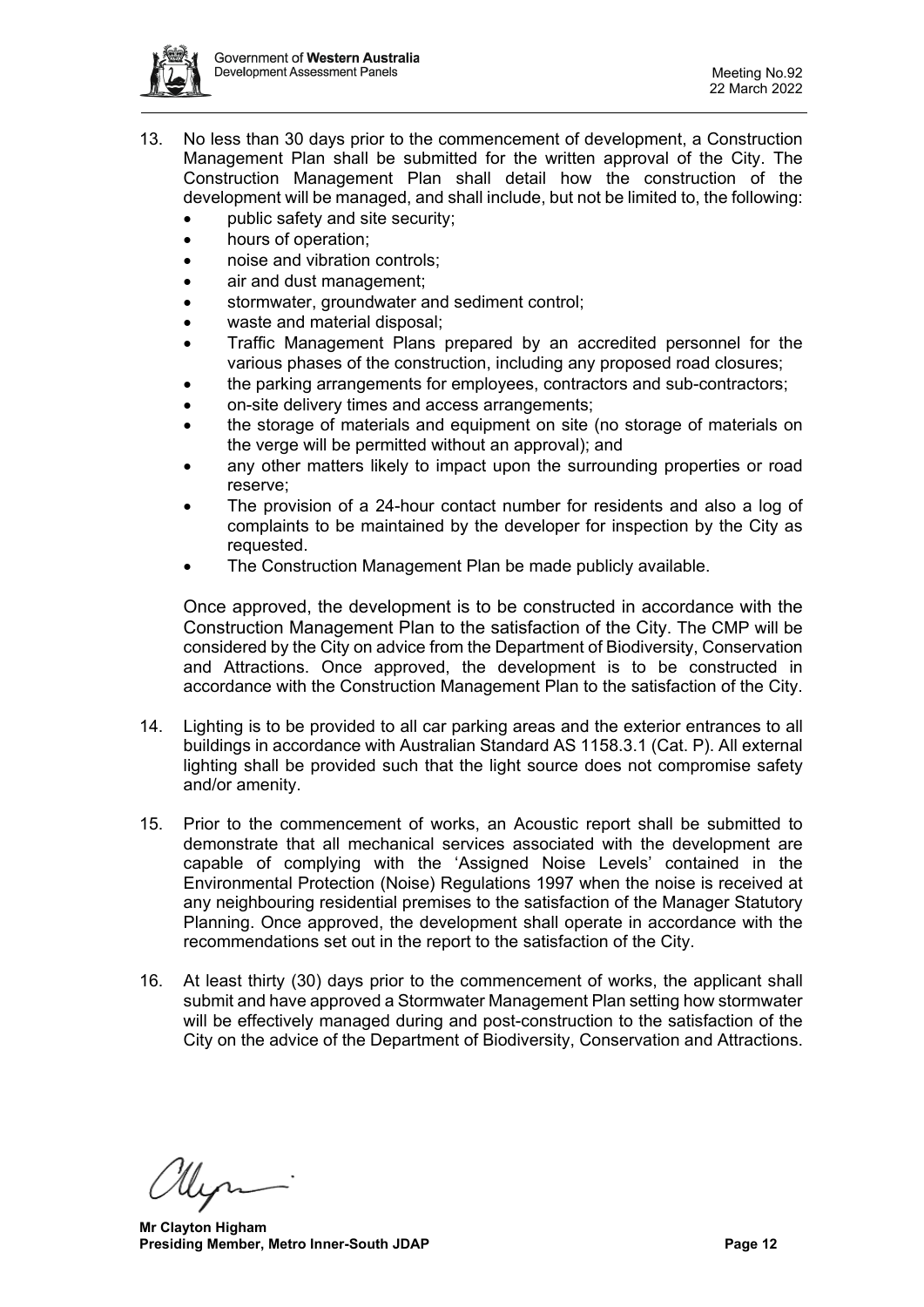

- 17. At least thirty (30) days prior to the commencement of works, the applicant shall prepare and have approved, a groundwater management plan showing how groundwater will be managed post-development to the satisfaction of the City of Melville on the advice of the Department of Biodiversity, Conservation and Attractions (Refer groundwater Advice Note). Prior to initial occupation of the development a Certificate of Compliance certifying that the development has been constructed in accordance with the approved plan is to be submitted to the City.
- 18. No dewatering tailwater is to be discharged directly or indirectly (e.g. via the stormwater system) into the river unless the tailwater meets water quality discharge criteria approved via a dewatering management plan endorsed by the City of Melville and the Department of Biodiversity, Conservation and Attractions. (Refer dewatering Advice Note).

# **Advice Notes**

- 1. The City is responsible for the allocation of street numbers in accordance with AS/NZS 4819:2011, Geographic Information – Rural and Urban Addressing. It is recommended that the Applicant contact the City prior to the completion of construction at which point the City will allocate new street addresses to the dwellings. The City will also notify Landgate, Australia Post, Alinta Gas, Western Power and the Water Corporation of the new address details.
- 2. This development constitutes a "Food Business" as per Section 107 of the *Food Act 2008* and therefore is to comply with the provisions of the *Food Regulations 2009* and the Food Safety Standards. For further information please contact the City's Health Services.
- 3. Prior to the commencement of the Food Business an *Application to Register/Notification of a Food Business* is to be submitted with plans and specifications of the "Food Business" including details of all fixtures, fittings, appliances and finishes must be submitted to the City of Melville Health Section for approval. The provisions contained in Australian Standard 4674 - Design, Construction and Fitout of Food Premises may be used to determine whether the construction complies with the requirements of Standard 3.2.3 of the Food Safety Standards – "Food Premises and Equipment**".**
- 4. The applicant shall take appropriate measures to ensure that no woody debris, construction material, sediment, or rubbish enters the Parks and Recreation reserve, stormwater system, or river as a result of the works.

**Mr Clayton Higham Presiding Member, Metro Inner-South JDAP Page 13 Page 13**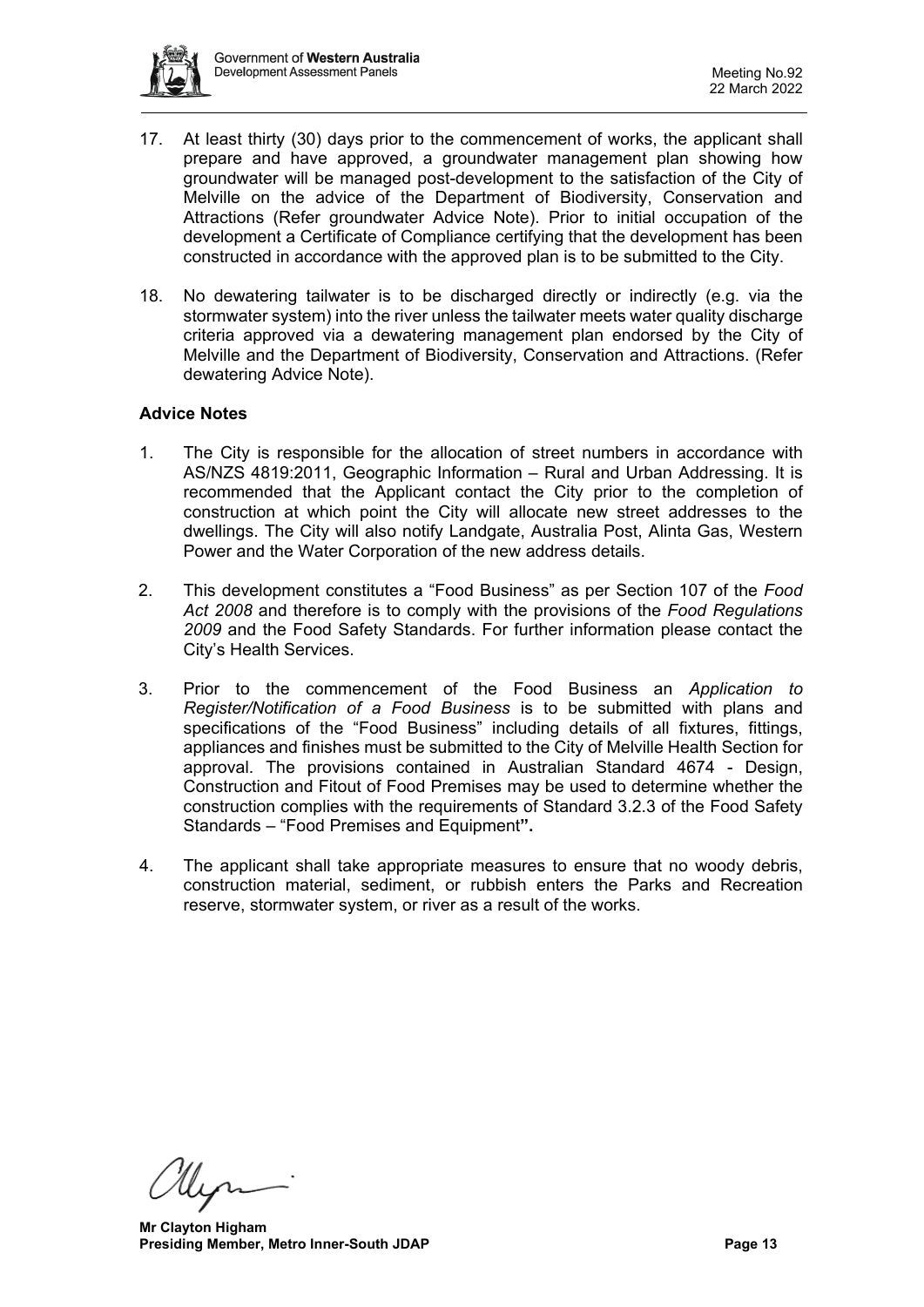

- 5. With regard to the dewatering condition, the applicant is advised that the dewatering management plan is to be endorsed by the Local Government and shall be prepared in accordance with Department of Biodiversity, Conservation and Attractions Policy 50 - Planning for dewatering in the Swan Canning Development Control Area, and include:
	- a. The location, extent and quality of groundwater at the site;
	- b. Proposed treatment and disposal methods of the tailwater discharge;
	- c. Dewatering commencement date, duration, frequency, flow rates and volumes; and
	- d. Details of the proposed engineering construction methods which will be used to reduce the volumes of dewatering tailwater, and reduce the groundwater drawdown impact zone radius.
- 6. With regard to the stormwater and groundwater management plan conditions, the following requirements from the City of Melville and the DBCA shall be taken into account:
	- a. Prior to the lodgement of a building permit, a detailed stormwater design shall be undertaken by an accredited and registered Civil Engineer in accordance with the design criteria in below and submitted to the City for formal review and approval;
	- b. All stormwater generated on site is to be retained on site in accordance with a plan approved in writing by the City. Prior to the commencement of development, a stormwater design plan is to be submitted (an ARI of 1 in 100 year for a 24 hour storm duration is recommended) for the approval of the City.
	- c. The applicant is advised the stormwater management system shall be designed to prevent mobilisation of sediment, nutrients and contaminants from the site to the river. Stormwater from the proposed development should be managed in accordance with Department of Biodiversity, Conservation and Attractions Policy 49 - Planning for storm water management affecting the Swan Canning Development Control Area, the Department of Water and Environmental Regulation's Storm water Management Manual for Western Australia and Decision Process for Storm water Management in WA, and water sensitive urban design principles.
	- d. The applicant is advised that the Department of Biodiversity, Conservation and Attractions is unlikely to support the connection of subsoil drains, if required, to the local stormwater system and the river without treatment onsite prior to discharge.
	- e. The applicant is advised to consider the incorporation of deep soil zones within the site to locate mature vegetation and assist with stormwater management as referred to in the Western Australian Planning Commission's draft Apartment Design Guidelines.

llin

**Mr Clayton Higham Presiding Member, Metro Inner-South JDAP Page 14 Page 14**